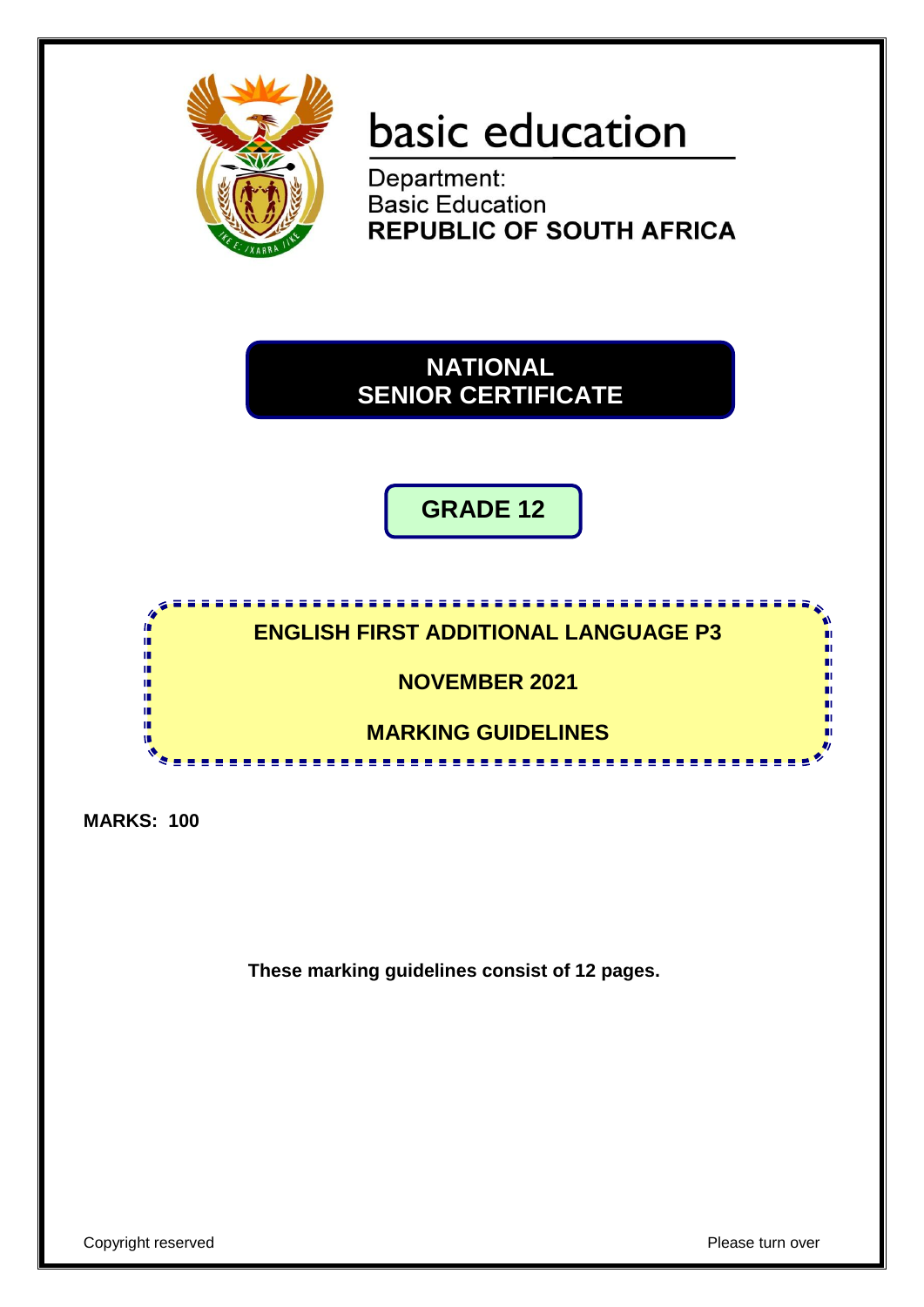#### **INSTRUCTIONS AND INFORMATION**

These marking guidelines must be used together with the attached English FAL assessment rubrics for SECTIONS A, B and C.

#### **SECTION A: ESSAY**

#### **QUESTION 1**

#### **Instructions to Markers:**

- Candidates are required to write on ONE topic only.
- The ideas listed below the topics are only **some ways** in which the topic could be interpreted.
- Full credit must be given for the candidates' own interpretation.
- Marking must be objective. Give credit for relevant ideas.
- Use the 50-mark assessment rubric to mark the essays. The texts produced by candidates must be assessed according to the following criteria as set out in the assessment rubric:
	- o Content and planning (30 marks)
	- o Language, style and editing (15 marks)
	- o Structure (5 marks)

#### **NOTE:**

- Adhere to the length of between 250 and 300 words as prescribed in the CAPS document. However, should the maximum word count be exceeded, refer to the *First Additional Language Examination Guidelines Grade 12, 2021.*
- No additional penalties may be imposed as the rubric itself imposes penalties.

#### 1.1 **Every day is a gift.**

Reflective/Descriptive/Narrative/Discursive/Argumentative

- If reflective, the essay should convey the writer's/candidate's reactions and feelings.
- If descriptive, the candidate should create a picture in words, using as many senses as possible to make the description clear.
- If narrative, the essay must have a strong story line and an interesting ending.
- If discursive, the arguments for and against must be well-balanced and clearly analysed in the essay. The candidate must provide supporting evidence for his/her arguments. The candidate may come to a particular conclusion at the end of the essay, which should include recommendations.
- If argumentative, the essay must reflect a specific argument or viewpoint for or against the topic. The candidate should give a range of arguments to support and substantiate his/her view. The conclusion should be a strong, clear and convincing statement of the writer's opinion.
- **NOTE:** A candidate may write an essay which contains elements of more than one type of essay/any other essay type, relevant to the topic. **[50]**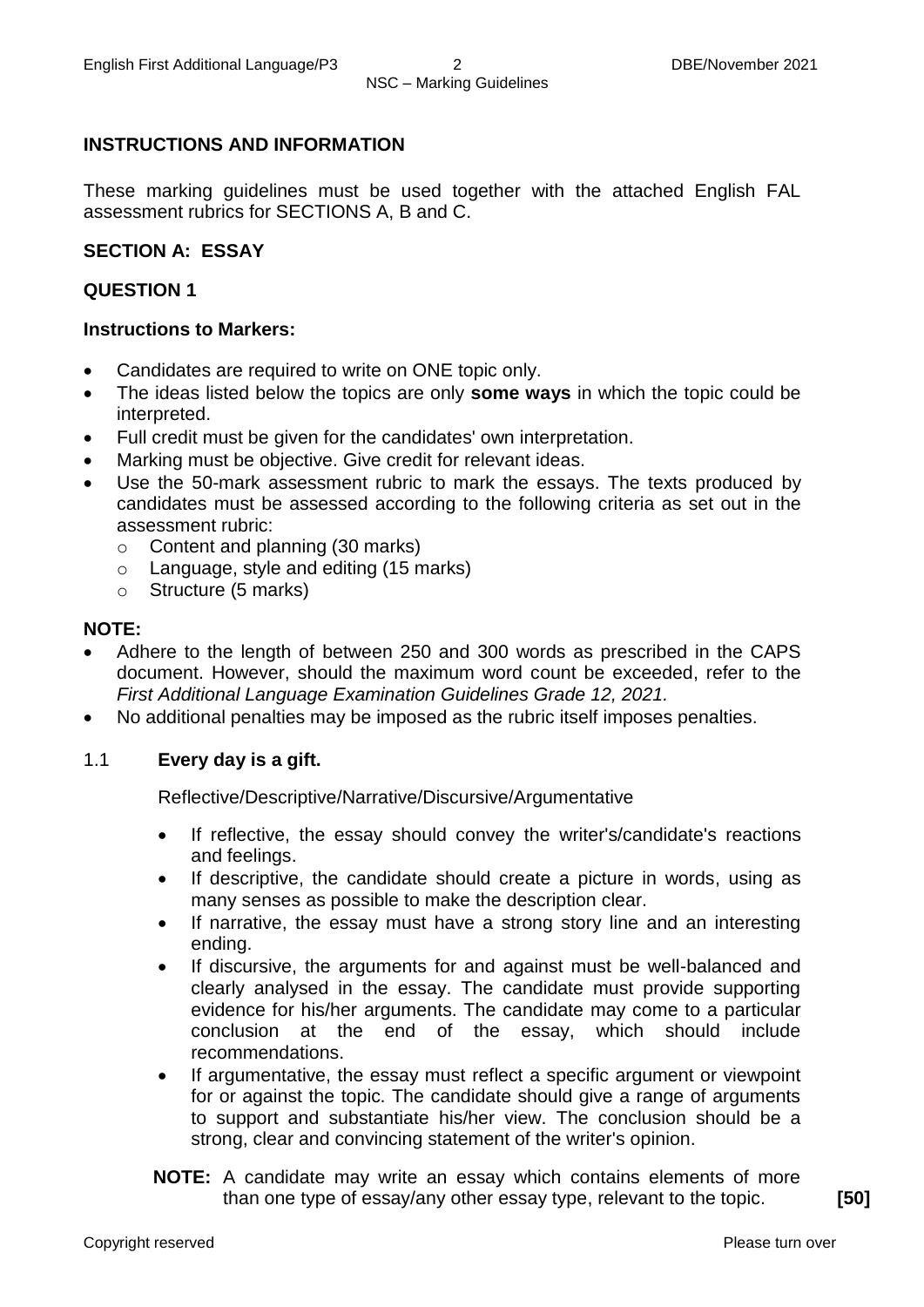#### 1.2 **When I answered the call …**

Narrative/Reflective/Descriptive

- If narrative, the essay must have a strong story line and an interesting ending.
- If reflective, the essay should convey the writer's/candidate's reactions and feelings.
- If descriptive, the candidate should create a picture in words, using as many senses as possible to make the description clear.

**NOTE:** A candidate may write an essay which contains elements of more than one type of essay/any other essay type, relevant to the topic. **[50]**

#### 1.3 **If only we could laugh more.**

Reflective/Descriptive/Narrative/Argumentative/Discursive

- If reflective, the essay should convey the writer's/candidate's reactions and feelings.
- If descriptive, the candidate should create a picture in words, using as many senses as possible to make the description clear.
- If narrative, the essay must have a strong story line and an interesting ending.
- If argumentative, the essay must reflect a specific argument or viewpoint for or against the topic. The candidate should give a range of arguments to support and substantiate his/her view. The conclusion should be a strong, clear and convincing statement of the writer's opinion.
- If discursive, the arguments for and against must be well-balanced and clearly analysed in the essay. The candidate must provide supporting evidence for his/her arguments. The candidate may come to a particular conclusion at the end of the essay, which should include recommendations.
- **NOTE:** A candidate may write an essay which contains elements of more than one type of essay/any other essay type, relevant to the topic. **[50]**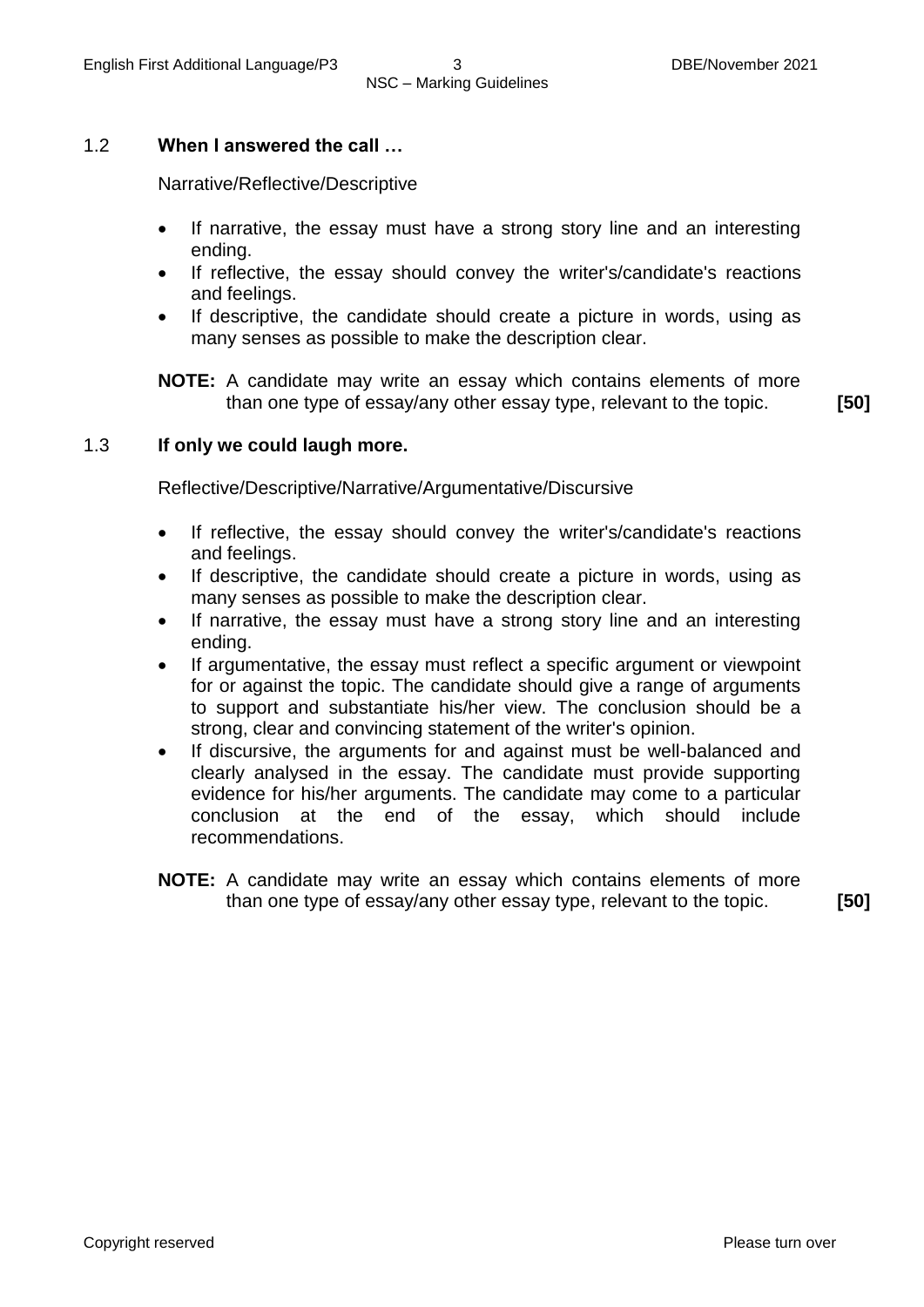#### 1.4 **Natural disasters**

Descriptive/Reflective/Narrative/Argumentative/Discursive

- If descriptive, the candidate should create a picture in words, using as many senses as possible to make the description clear.
- If reflective, the essay should convey the writer's/candidate's reactions and feelings.
- If narrative, the essay must have a strong story line and an interesting ending.
- If argumentative, the essay must reflect a specific argument or viewpoint for or against the topic. The candidate should give a range of arguments to support and substantiate his/her view. The conclusion should be a strong, clear and convincing statement of the writer's opinion.
- If discursive, the arguments for and against must be well-balanced and clearly analysed in the essay. The candidate must provide supporting evidence for his/her arguments. The candidate may come to a particular conclusion at the end of the essay, which should include recommendations.
- **NOTE:** A candidate may write an essay which contains elements of more than one type of essay/any other essay type, relevant to the topic. **[50]**

#### 1.5 **Saving for the future must start at a young age.**

Argumentative/Discursive/Reflective/Narrative/Descriptive

- If argumentative, the essay must reflect a specific argument or viewpoint for or against the topic. The candidate should give a range of arguments to support and substantiate his/her view. The conclusion should be a strong, clear and convincing statement of the writer's opinion.
- If discursive, the arguments for and against must be well-balanced and clearly analysed in the essay. The candidate must provide supporting evidence for his/her arguments. The candidate may come to a particular conclusion at the end of the essay, which should include recommendations.
- If reflective, the essay should convey the writer's/candidate's reactions and feelings.
- If narrative, the essay must have a strong story line and an interesting ending.
- If descriptive, the candidate should create a picture in words, using as many senses as possible to make the description clear.
- **NOTE:** A candidate may write an essay which contains elements of more than one type of essay/any other essay type, relevant to the topic. **[50]**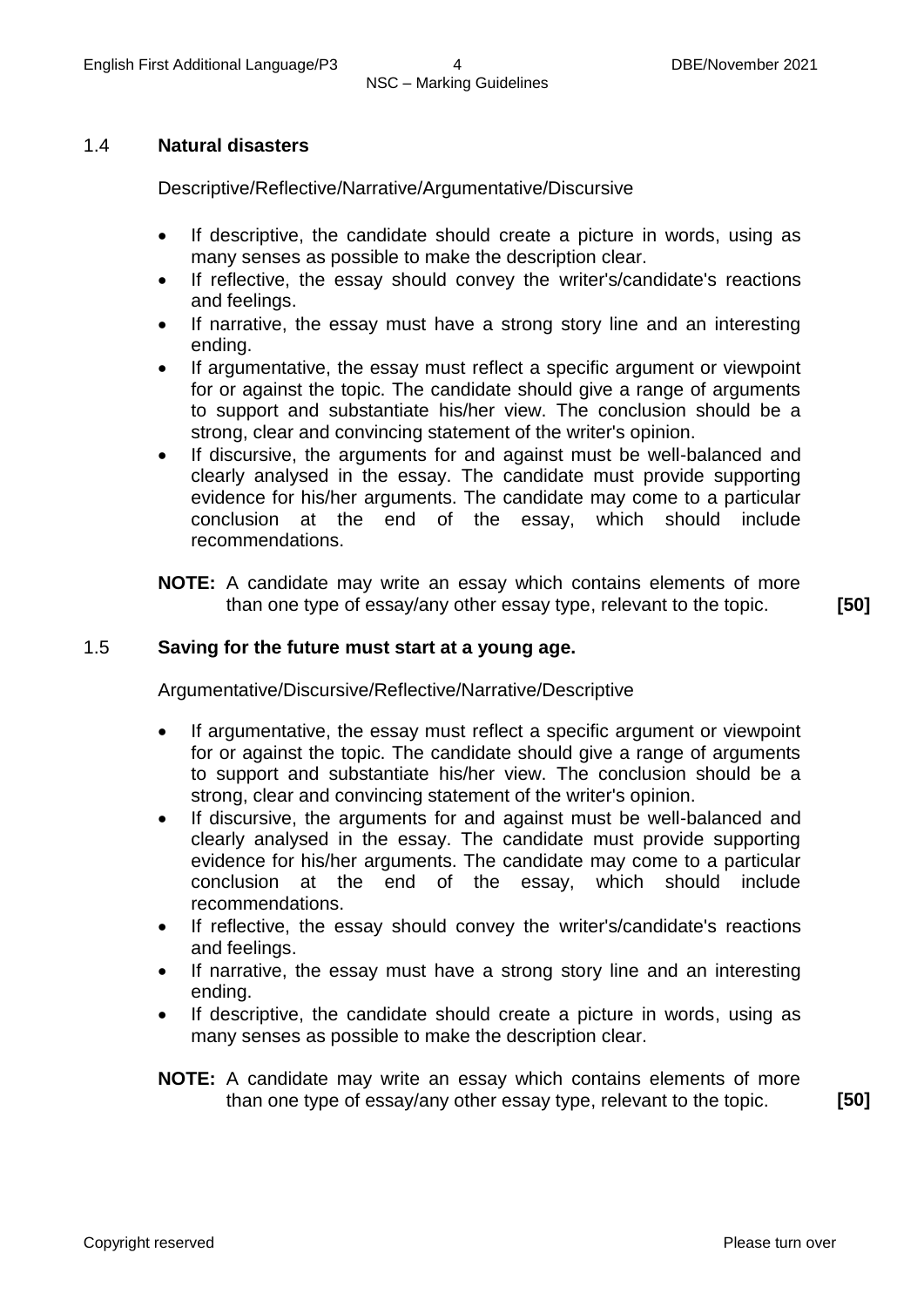#### 1.6 **'Do what is right, not what is easy nor what is popular.' – Roy T Bennet**

Discursive/Argumentative/Descriptive/Reflective/Narrative

- If discursive, the arguments for and against must be well-balanced and clearly analysed in the essay. The candidate must provide supporting evidence for arguments. The candidate may come to a particular conclusion at the end of the essay, which should include recommendations.
- If argumentative, the essay must reflect a specific argument or viewpoint for or against the topic. The candidate should give a range of arguments to support and substantiate his/her view. The conclusion should be a strong, clear and convincing statement of the writer's opinion.
- If descriptive, the candidate should create a picture in words, using as many senses as possible to make the description clear.
- If reflective, the essay should convey the writer's/candidate's reactions and feelings.
- If narrative, the essay must have a strong story line and an interesting ending.

**NOTE:** A candidate may write an essay which contains elements of more than one type of essay/any other essay type, relevant to the topic. **[50]**

#### 1.7 **Interpretation of pictures**

The candidate:

- must give the essay a suitable title.
- may interpret the pictures in any way.
- may choose to write any type of essay.
- must link the interpretation to the picture.
- may write in any appropriate tense.

#### 1.7.1 Picture: **Dancers/People exercising**

Narrative/Descriptive/Reflective/Argumentative/Discursive

- Literal interpretations: dancing, hobbies, agility, exercising
- Figurative interpretations: youth, relationships, joy **[50]**

#### 1.7.2 Picture: **A robot**

Narrative/Descriptive/Reflective/Argumentative/Discursive

- Literal interpretations: robots, toys
- Figurative interpretations: innovations, fourth industrial revolution, technology **[50]**

#### **TOTAL SECTION A: 50**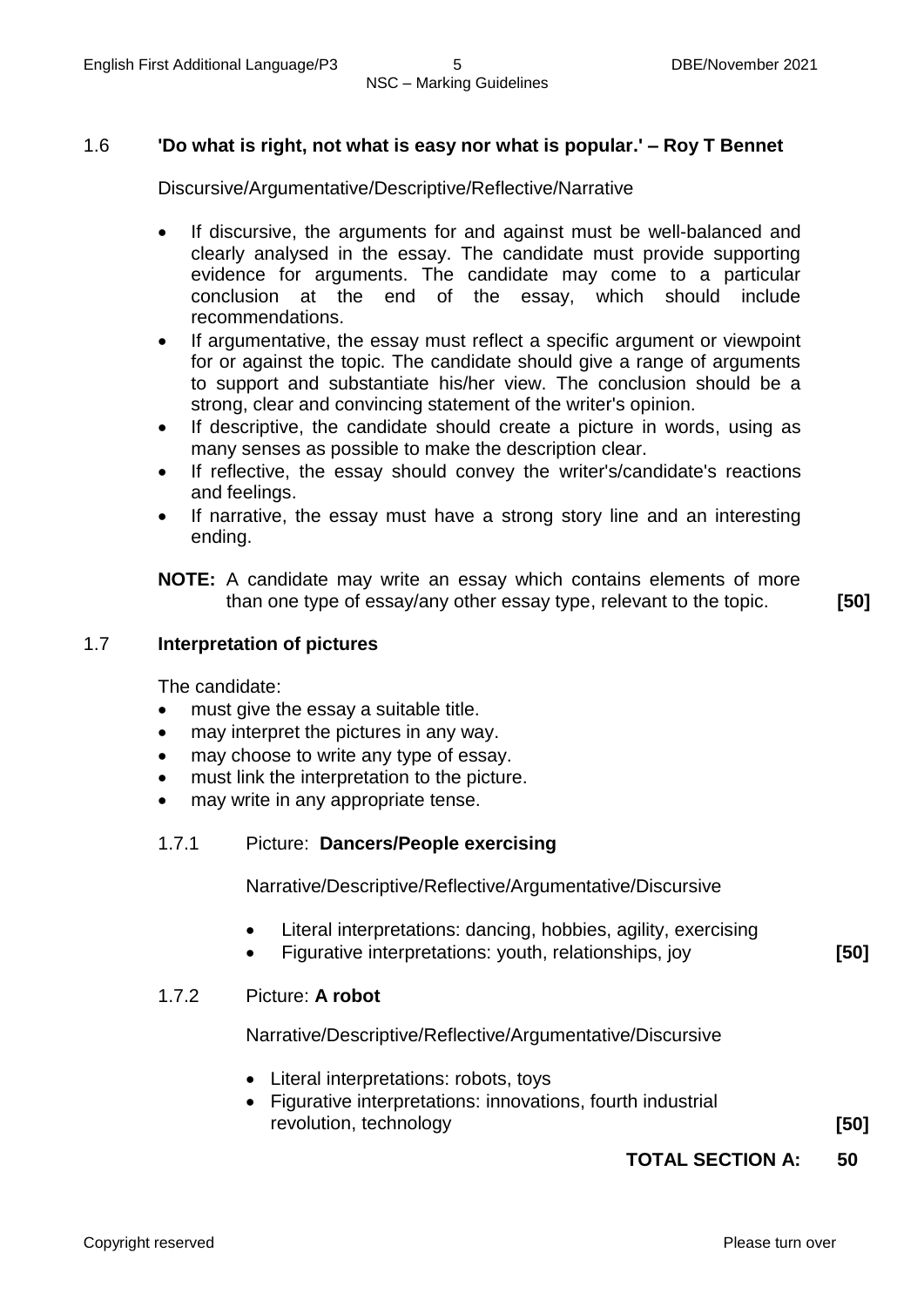#### **SECTION B: LONGER TRANSACTIONAL TEXT**

#### **QUESTION 2**

#### **Instructions to Markers:**

- Candidates are required to answer ONE question.
- Marking must be objective. Give credit for relevant ideas.
- Use the 30-mark assessment rubric to mark the responses in this section. The texts produced by candidates must be assessed according to the following criteria as set out in the assessment rubric:
	- o Content, planning and format (18 marks)
	- o Language, style and editing (12 marks)

#### **NOTE:**

- Adhere to the length of between 120 and 150 words as prescribed in the CAPS document. However, should the maximum word count be reached mid-sentence, read to the end of that sentence.
- No additional penalties may be imposed as the rubric itself imposes penalties.

#### 2.1 **FORMAL LETTER**

A letter to the manager of a literacy organisation.

- Allow for acceptable variations of the format, e.g. addresses.
- The letter must be addressed to the manager of a literacy organisation.
- The tone and register of the letter must be formal.
- The letter must include an introduction, a body and a conclusion.
- The following aspects of format must be included:
	- o Address of sender
		- o Date
		- o Recipient: The Manager
		- o Address of recipient
		- o Greeting/Salutation
		- o Subject line
	- o Suitable ending
	- o Signature
	- o Name of sender
- The following information must be included in the letter, **among others**:
	- o Request for assistance
	- o Reasons for conducting reading lessons **[30]**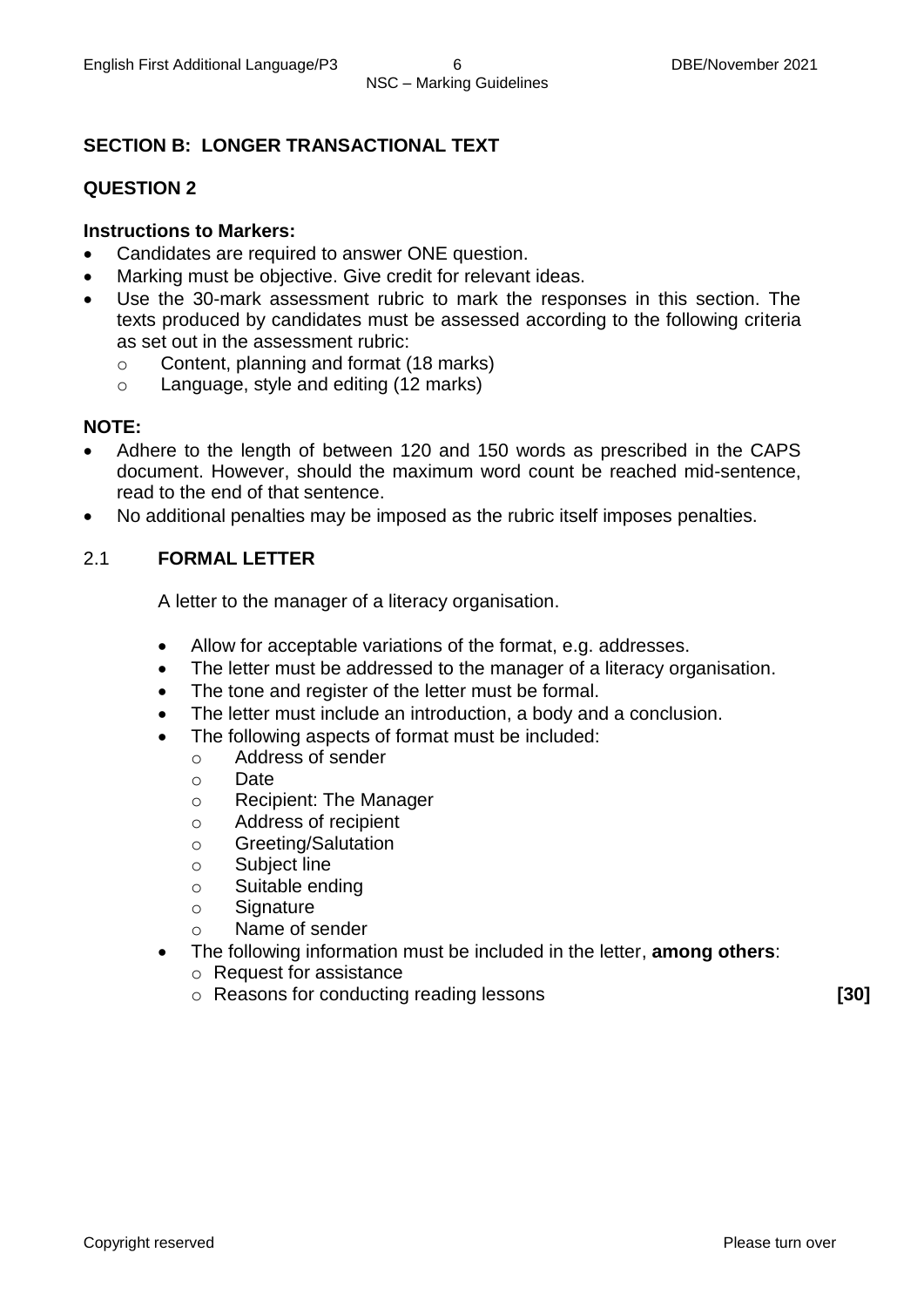### NSC – Marking Guidelines

#### 2.2 **OBITUARY**

An actor/actress has recently passed away.

- The tone must be formal.
- The following aspects of format must be included:
	- o Full name of the deceased
		- $\circ$  Date of birth
		- o Date of death
		- o Birthplace
		- o Where the person was living at the time of death
	- o Key survivors (e.g. spouse, children) and their names
	- o Date, time and place of funeral
- The following information may be included:
	- o Biographical information
	- o Cause of death.
- The obituary must pay tribute to the deceased. **[30]**

#### 2.3 **MAGAZINE ARTICLE**

An article for a magazine.

- The article must have a suitable heading.
- The article must have clearly defined paragraphs.
- The style should be personal, addressing the reader.
- The language must be formal.
- The article should be stimulating to the reader/encourage the youth to become involved in sport.
- The article must provide the reader with reasons why it is important to become involved in sport. **[30]**

#### 2.4 **DIALOGUE**

A conversation between friends.

A brief context must be provided at the beginning of the dialogue.

The dialogue must be between friends.

- The tone must be informal.
- The following aspects of the dialogue format must be included:
	- o The names of the speakers written on the left side of the page.
	- o A colon after the name of the character who is speaking.
	- o A new line to indicate each new speaker.
	- o Where necessary, actions must be given in brackets before the words are spoken. **[30]**

#### **TOTAL SECTION B: 30**

Copyright reserved **Please turn over the Copyright reserved** Please turn over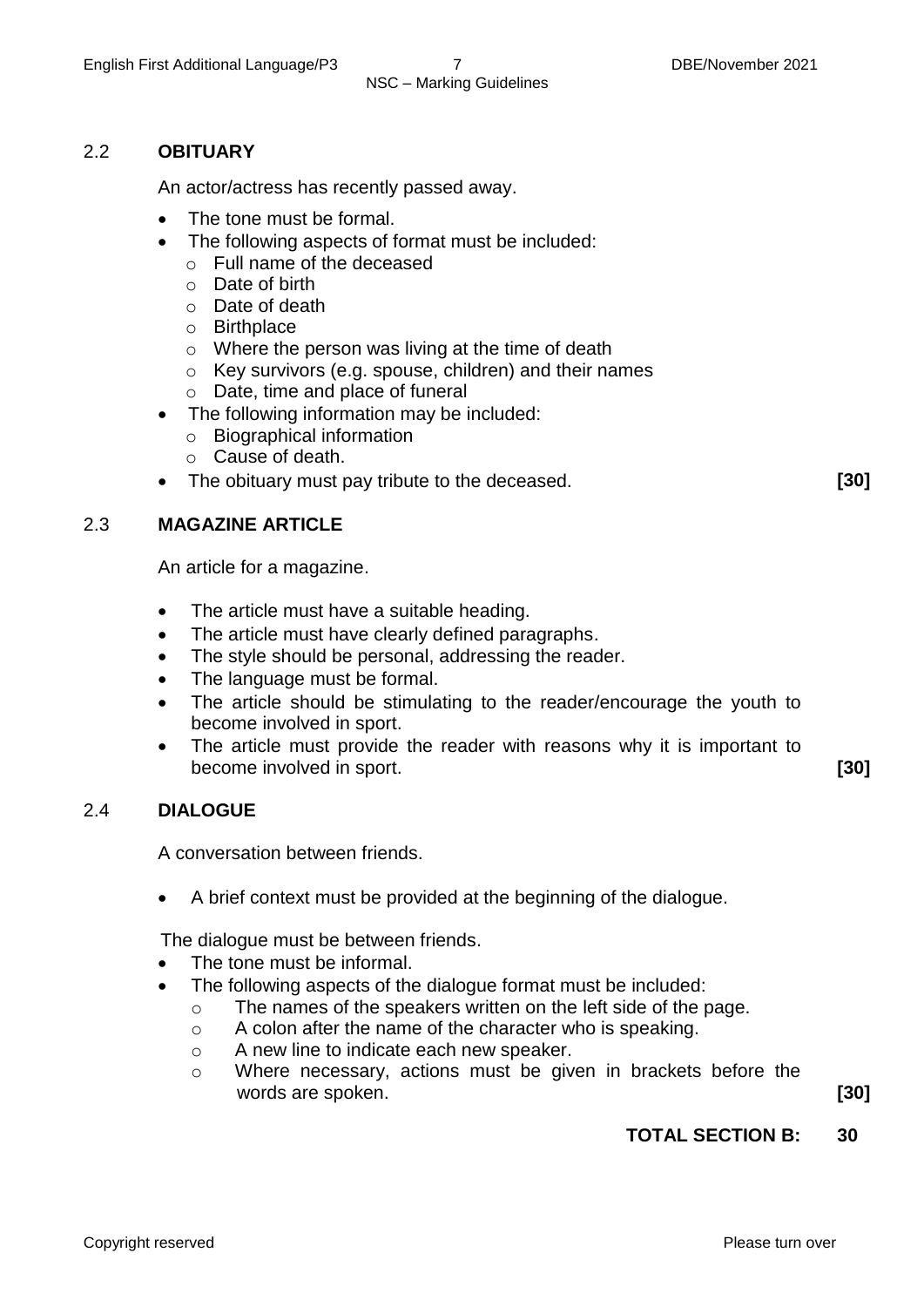#### **SECTION C: SHORTER TRANSACTIONAL TEXT**

#### **QUESTION 3**

#### **Instructions to Markers:**

- Candidates are required to answer ONE question.
- Marking must be objective. Give credit for relevant ideas.
- Use the 20-mark assessment rubric to mark the responses in this section. The texts produced by candidates must be assessed according to the following criteria as set out in the assessment rubric:
	- o Content, planning and format (12 marks)
	- o Language, style and editing (8 marks)

#### **NOTE:**

- Adhere to the length of between 80 and 100 words as prescribed in the CAPS document. However, should the maximum word count be reached mid-sentence, read to the end of that sentence.
- No additional penalties may be imposed as the rubric itself imposes penalties.

#### 3.1 **ADVERTISEMENT**

Advertisement for an event involving the elderly.

- The advertisement should:
	- o have a catchy headline to attract the reader's attention.
	- o create interest.
	- o inspire action.
	- o have the following details: date and venue of the event, a list of activities and contact details.

**NOTE:** Do NOT award marks for illustrations or drawings. **[20]**

#### 3.2 **DIARY ENTRY**

The candidate's feelings AFTER receiving notification of acceptance to a tertiary institution.

- There MUST be ONE diary entry.
- The date/time must be reflected.
- The entry must express the candidate's feelings after receiving notification of acceptance.
- The diary entry must be written in the first person.
- The language must be simple and informal.
- The tone must reflect suitable emotions. **[20]**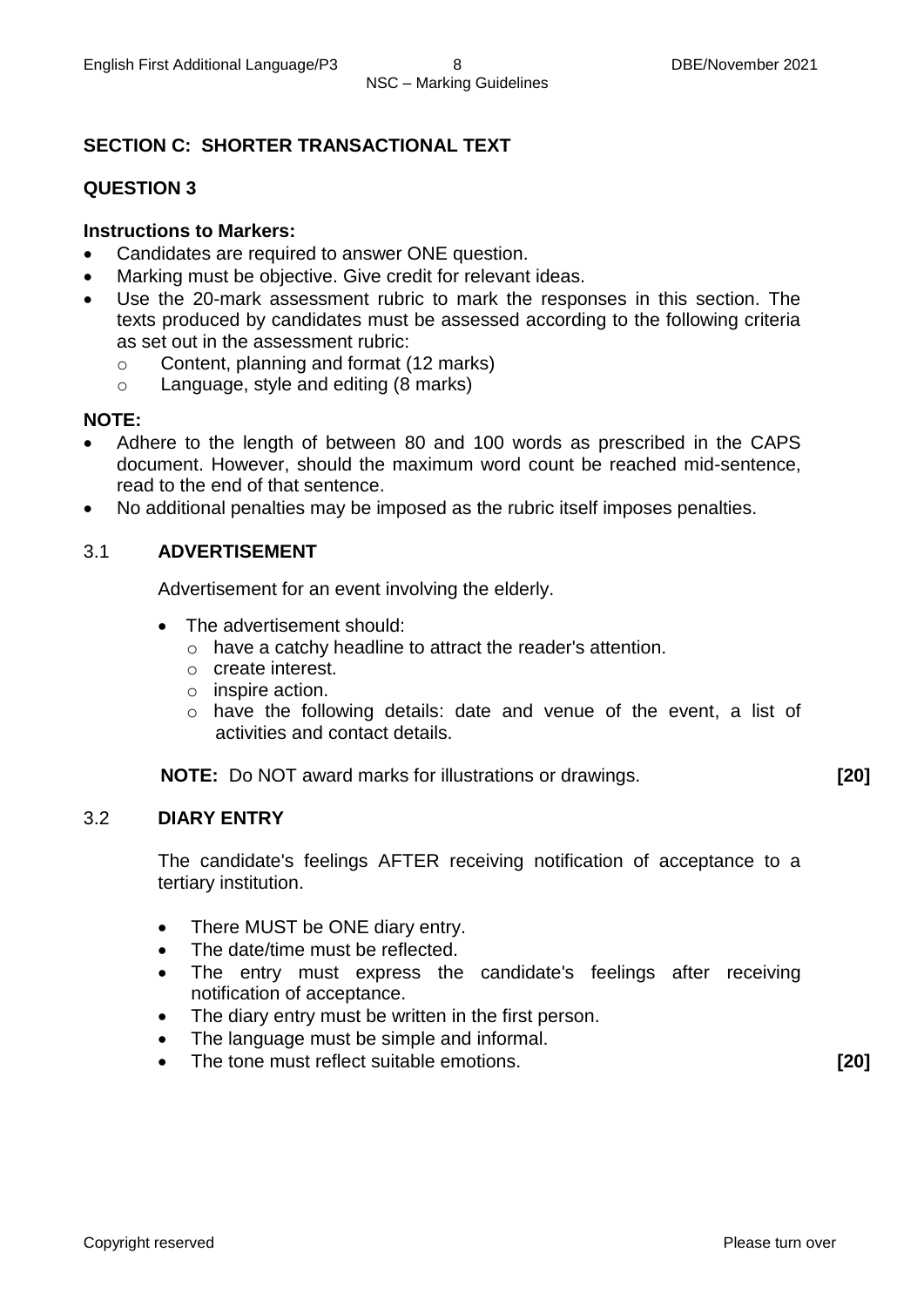#### 3.3 **DIRECTIONS**

Directions from the entrance of the town to your home.

- The directions may be in either point or paragraph form.
- Complete sentences are not necessary.
- Directions must be in the correct order.
- Approximate distances, specific directions and landmarks must be included.

**NOTE:** Do NOT award marks for illustrations or drawings. **[20]**

**TOTAL SECTION C: 20**

#### **GRAND TOTAL: 100**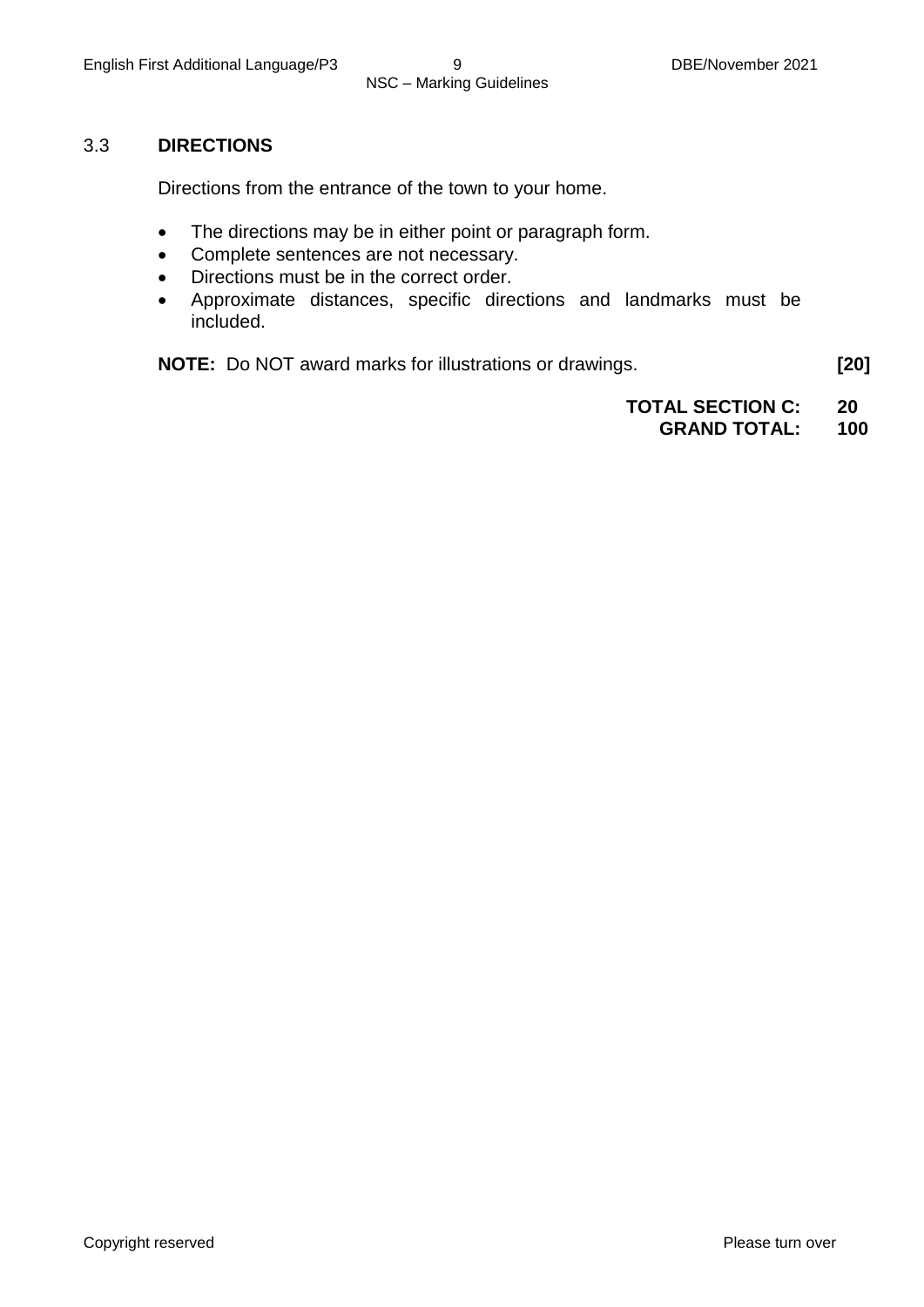## NSC – Marking Guidelines

#### **ASSESSMENT RUBRIC FOR ESSAY – FIRST ADDITIONAL LANGUAGE [50 MARKS]**

| <b>Criteria</b>                                                                                                                                                                      |                    | <b>Exceptional</b>                                                                                                                                                                                                                                                                      | <b>Skilful</b>                                                                                                                                                                                                                                       | Moderate                                                                                                                                                                                                                | Elementary                                                                                                                                                                                         | Inadequate                                                                                                                                                                                                 |
|--------------------------------------------------------------------------------------------------------------------------------------------------------------------------------------|--------------------|-----------------------------------------------------------------------------------------------------------------------------------------------------------------------------------------------------------------------------------------------------------------------------------------|------------------------------------------------------------------------------------------------------------------------------------------------------------------------------------------------------------------------------------------------------|-------------------------------------------------------------------------------------------------------------------------------------------------------------------------------------------------------------------------|----------------------------------------------------------------------------------------------------------------------------------------------------------------------------------------------------|------------------------------------------------------------------------------------------------------------------------------------------------------------------------------------------------------------|
| <b>CONTENT &amp;</b>                                                                                                                                                                 |                    | $28 - 30$                                                                                                                                                                                                                                                                               | $22 - 24$                                                                                                                                                                                                                                            | $16 - 18$                                                                                                                                                                                                               | $10 - 12$                                                                                                                                                                                          | $4 - 6$                                                                                                                                                                                                    |
| <b>PLANNING</b><br>(Response and ideas)<br>Organisation of ideas for<br>planning;<br>Awareness of purpose,<br>audience and context<br><b>30 MARKS</b>                                | <b>Upper level</b> | -Outstanding/Striking response<br>beyond normal expectations<br>-Intelligent, thought-provoking<br>and mature ideas<br>-Exceptionally well organised<br>and coherent (connected),<br>including introduction, body and<br>conclusion/ending                                              | -Very well-crafted response<br>-Fully relevant and interesting<br>ideas with evidence of<br>maturity<br>-Very well organised and<br>coherent (connected),<br>including<br>introduction, body and<br>conclusion/ending                                | -Satisfactory response<br>-Ideas are reasonably coherent<br>and convincing<br>-Reasonably organised and<br>coherent, including introduction,<br>body and conclusion/ending                                              | -Inconsistently coherent<br>response<br>-Unclear ideas and unoriginal<br>-Little evidence of organisation<br>and coherence                                                                         | -Totally irrelevant response<br>-Confused and unfocused ideas<br>-Vague and repetitive<br>-Unorganised and incoherent                                                                                      |
|                                                                                                                                                                                      |                    | $25 - 27$                                                                                                                                                                                                                                                                               | $19 - 21$                                                                                                                                                                                                                                            | $13 - 15$                                                                                                                                                                                                               | $7 - 9$                                                                                                                                                                                            | $0 - 3$                                                                                                                                                                                                    |
|                                                                                                                                                                                      | Lower level        | -Excellent response but lacks<br>the exceptionally striking<br>qualities of the outstanding<br>essay<br>-Mature and intelligent ideas<br>-Skilfully organised and coherent<br>(connected), including<br>introduction, body and<br>conclusion/ending                                     | -Well-crafted response<br>-Relevant and interesting<br>ideas<br>-Well organised and coherent<br>(connected), including<br>introduction, body and<br>conclusion                                                                                       | -Satisfactory response but some<br>lapses in clarity<br>-Ideas are fairly coherent and<br>convincing<br>-Some degree of organisation<br>and coherence, including<br>introduction, body and<br>conclusion                | -Largely irrelevant response<br>-Ideas tend to be<br>disconnected and confusing<br>-Hardly any evidence of<br>organisation and coherence                                                           | -No attempt to respond to the<br>topic<br>-Completely irrelevant and<br>inappropriate<br>-Unfocused and muddled                                                                                            |
| <b>LANGUAGE, STYLE &amp;</b>                                                                                                                                                         |                    | $14 - 15$                                                                                                                                                                                                                                                                               | $11 - 12$                                                                                                                                                                                                                                            | $8 - 9$                                                                                                                                                                                                                 | $5 - 6$                                                                                                                                                                                            | $0 - 3$                                                                                                                                                                                                    |
| <b>EDITING</b><br>Tone, register, style,<br>vocabulary appropriate<br>to purpose/effect and<br>context:<br>Word choice:<br>Language use and<br>conventions,<br>punctuation, grammar, | <b>Upper level</b> | -Tone, register, style and<br>vocabulary highly appropriate to<br>purpose, audience and context<br>-Language confident,<br>exceptionally impressive<br>-Compelling and rhetorically<br>effective in tone<br>-Virtually error-free in grammar<br>and spelling<br>-Very skilfully crafted | -Tone, register, style and<br>vocabulary very appropriate to<br>purpose, audience and<br>context<br>-Language is effective and a<br>consistently appropriate tone<br>is used<br>-Largely error-free in grammar<br>and spelling<br>-Very well crafted | -Tone, register, style and<br>vocabulary appropriate to<br>purpose, audience and context<br>-Appropriate use of language to<br>convey meaning<br>-Tone is appropriate<br>-Rhetorical devices used to<br>enhance content | -Tone, register, style and<br>vocabulary less appropriate to<br>purpose, audience and context<br>-Very basic use of language<br>-Tone and diction are<br>inappropriate<br>-Very limited vocabulary | -Language incomprehensible<br>-Tone, register, style and<br>vocabulary not appropriate to<br>purpose, audience and context<br>-Vocabulary limitations so<br>extreme as to make<br>comprehension impossible |
| spelling                                                                                                                                                                             |                    | 13                                                                                                                                                                                                                                                                                      | 10                                                                                                                                                                                                                                                   | $\overline{7}$                                                                                                                                                                                                          | 4                                                                                                                                                                                                  |                                                                                                                                                                                                            |
| <b>15 MARKS</b>                                                                                                                                                                      | Lower level        | -Language excellent and<br>rhetorically effective in tone<br>-Virtually error-free in grammar<br>and spelling<br>-Skilfully crafted                                                                                                                                                     | -Language engaging and<br>generally effective<br>-Appropriate and effective<br>tone<br>-Few errors in grammar and<br>spelling<br>-Well crafted                                                                                                       | -Adequate use of language with<br>some inconsistencies<br>-Tone generally appropriate and<br>limited use of rhetorical devices                                                                                          | -Inadequate use of language<br>-Little or no variety in sentence<br>-Exceptionally limited<br>vocabulary                                                                                           |                                                                                                                                                                                                            |
| <b>STRUCTURE</b>                                                                                                                                                                     |                    | 5                                                                                                                                                                                                                                                                                       | 4                                                                                                                                                                                                                                                    | $\mathbf{3}$                                                                                                                                                                                                            | $\overline{2}$                                                                                                                                                                                     | $0 - 1$                                                                                                                                                                                                    |
| Features of text:<br>Paragraph development<br>and sentence<br>construction<br><b>5 MARKS</b>                                                                                         |                    | -Excellent development of topic<br>-Exceptional detail<br>-Sentences, paragraphs<br>exceptionally well-constructed                                                                                                                                                                      | -Logical development of<br>details<br>-Coherent<br>-Sentences, paragraphs<br>logical, varied                                                                                                                                                         | -Relevant details developed<br>-Sentences, paragraphs well-<br>constructed<br>-Essay still makes sense                                                                                                                  | -Some valid points<br>-Sentences and paragraphs<br>faulty<br>-Essay still makes some sense                                                                                                         | -Necessary points lacking<br>-Sentences and paragraphs<br>faulty<br>-Essay lacks sense                                                                                                                     |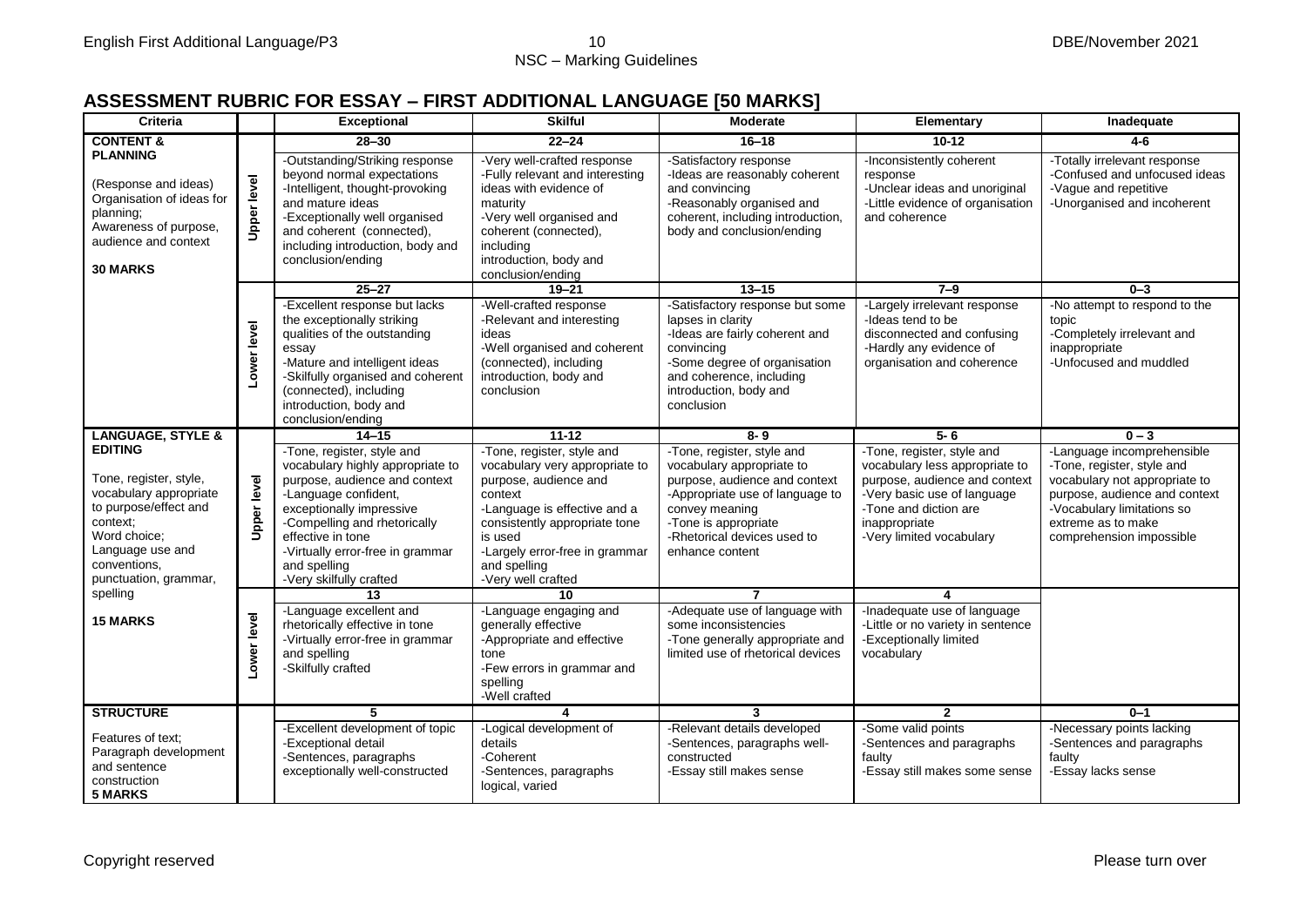#### **ASSESSMENT RUBRIC FOR LONGER TRANSACTIONAL TEXT – FIRST ADDITIONAL LANGUAGE [30 MARKS]**

| <b>Criteria</b>                                                                                                                                                                            | <b>Exceptional</b>                                                                                                                                                                                                                                                                                                              | <b>Skilful</b>                                                                                                                                                                                                                                                                 | <b>Moderate</b>                                                                                                                                                                                                                                                                              | <b>Elementary</b>                                                                                                                                                                                                                                                                                   | Inadequate                                                                                                                                                                                                                                         |
|--------------------------------------------------------------------------------------------------------------------------------------------------------------------------------------------|---------------------------------------------------------------------------------------------------------------------------------------------------------------------------------------------------------------------------------------------------------------------------------------------------------------------------------|--------------------------------------------------------------------------------------------------------------------------------------------------------------------------------------------------------------------------------------------------------------------------------|----------------------------------------------------------------------------------------------------------------------------------------------------------------------------------------------------------------------------------------------------------------------------------------------|-----------------------------------------------------------------------------------------------------------------------------------------------------------------------------------------------------------------------------------------------------------------------------------------------------|----------------------------------------------------------------------------------------------------------------------------------------------------------------------------------------------------------------------------------------------------|
| <b>CONTENT, PLANNING</b>                                                                                                                                                                   | $15 - 18$                                                                                                                                                                                                                                                                                                                       | $11 - 14$                                                                                                                                                                                                                                                                      | $8 - 10$                                                                                                                                                                                                                                                                                     | $5 - 7$                                                                                                                                                                                                                                                                                             | $0 - 4$                                                                                                                                                                                                                                            |
| & FORMAT<br>Response and ideas;<br>Organisation of ideas<br>for planning;<br>Purpose, audience,<br>features/conventions<br>and context<br><b>18 MARKS</b>                                  | -Outstanding response<br>beyond normal<br>expectations<br>-Intelligent and mature<br>ideas<br>-Extensive knowledge<br>of features of the type of<br>text<br>-Writing maintains focus<br>-Coherence in content<br>and ideas<br>-Highly elaborated and<br>all details support the<br>topic<br>-Appropriate and<br>accurate format | -Very good response<br>demonstrating good<br>knowledge of features<br>of the type of text<br>-Maintains focus - no<br>digressions<br>-Coherent in content<br>and ideas, very well<br>elaborated and details<br>support topic<br>-Appropriate format with<br>minor inaccuracies | -Adequate response<br>demonstrating<br>knowledge of features<br>of the type of text<br>-Not completely focused<br>- some digressions<br>-Reasonably coherent<br>in content and ideas<br>-Some details support<br>the topic<br>-Generally appropriate<br>format but with some<br>inaccuracies | -Basic response<br>demonstrating some<br>knowledge of features<br>of the type of text<br>-Some focus but writing<br>digresses<br>-Not always coherent in<br>content and ideas<br>-Few details support the<br>topic<br>-Necessary rules of<br>format vaguely applied<br>-Some critical<br>oversights | -Response reveals no<br>knowledge of features<br>of the type of text<br>-Meaning obscure with<br>major digressions<br>-Not coherent in content<br>and ideas<br>-Very few details<br>support the topic<br>-Necessary rules of<br>format not applied |
| <b>LANGUAGE, STYLE &amp;</b>                                                                                                                                                               | $10 - 12$                                                                                                                                                                                                                                                                                                                       | $8 - 9$                                                                                                                                                                                                                                                                        | $6 - 7$                                                                                                                                                                                                                                                                                      | $4 - 5$                                                                                                                                                                                                                                                                                             | $0 - 3$                                                                                                                                                                                                                                            |
| <b>EDITING</b><br>Tone, register, style,<br>purpose/effect,<br>audience and context;<br>Language use and<br>conventions;<br>Word choice;<br>Punctuation and<br>spelling<br><b>12 MARKS</b> | -Tone, register, style<br>and vocabulary highly<br>appropriate to purpose,<br>audience and context<br>-Grammatically<br>accurate and well-<br>constructed<br>-Virtually error-free                                                                                                                                              | -Tone, register, style<br>and vocabulary very<br>appropriate to purpose,<br>audience and context<br>-Generally<br>grammatically accurate<br>and well-constructed<br>-Very good vocabulary<br>-Mostly free of errors                                                            | -Tone, register, style<br>and vocabulary<br>appropriate to purpose,<br>audience and context<br>-Some grammatical<br>errors<br>-Adequate vocabulary<br>-Errors do not impede<br>meaning                                                                                                       | -Tone, register, style<br>and vocabulary less<br>appropriate to purpose,<br>audience and context<br>-Inaccurate grammar<br>with numerous errors<br>-Limited vocabulary<br>-Meaning obscured                                                                                                         | -Tone, register, style<br>and vocabulary do not<br>correspond to purpose,<br>audience and context<br>-Error-ridden and<br>confused<br>-Vocabulary not suitable<br>for purpose<br>-Meaning seriously<br>impaired                                    |